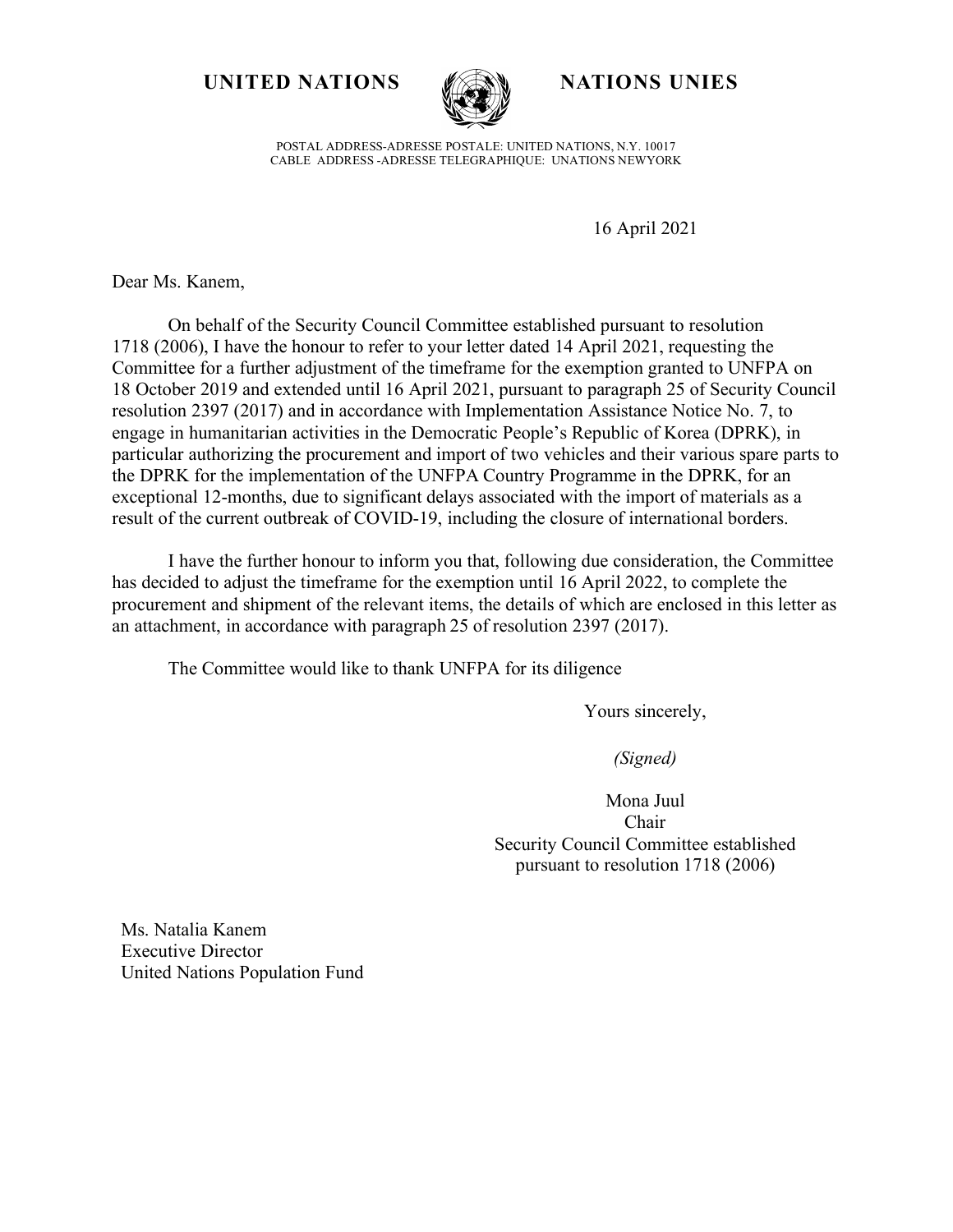## **UNITED NATIONS NATIONS UNIES**



POSTAL ADDRESS - ADRESSE POSTALE: UNITED NATIONS, N.Y. 10017 CABLE ADDRESS - ADRESSE TELEGRAPHIQUE: UNATIONS NEWYORK

16 October 2020

Dear Ms. Kanem,

On behalf of the Security Council Committee established pursuant to resolution 1718 (2006), I have the honour to refer to your letter dated 6 October 2020, requesting the Committee for a further adjustment of the timeframe for the exemption granted to UNFPA on 18 October 2019 and extended on 7 April 2020, pursuant to paragraph 25 of Security Council resolution 2397 (2017) and in accordance with Implementation Assistance Notice No. 7, to engage in humanitarian activities in the Democratic People's Republic of Korea (DPRK), in particular authorizing the procurement and import of two vehicles and their various spare parts to the DPRK for the implementation of the UNFPA Country Programme in the DPRK, due to significant delays associated with the import of materials as a result of the current outbreak of COVID-19.

I have the further honour to inform you that, following due consideration, the Committee has decided to adjust the timeframe for the exemption until16 April 2021, to complete the procurement and shipment of the relevant items, in accordance with paragraph 25 of resolution 2397 (2017).

The Committee would like to thank UNFPA for its diligence

Yours sincerely,

*(Signed)*

Christoph Heusgen Chair Security Council Committee established pursuant to resolution 1718 (2006)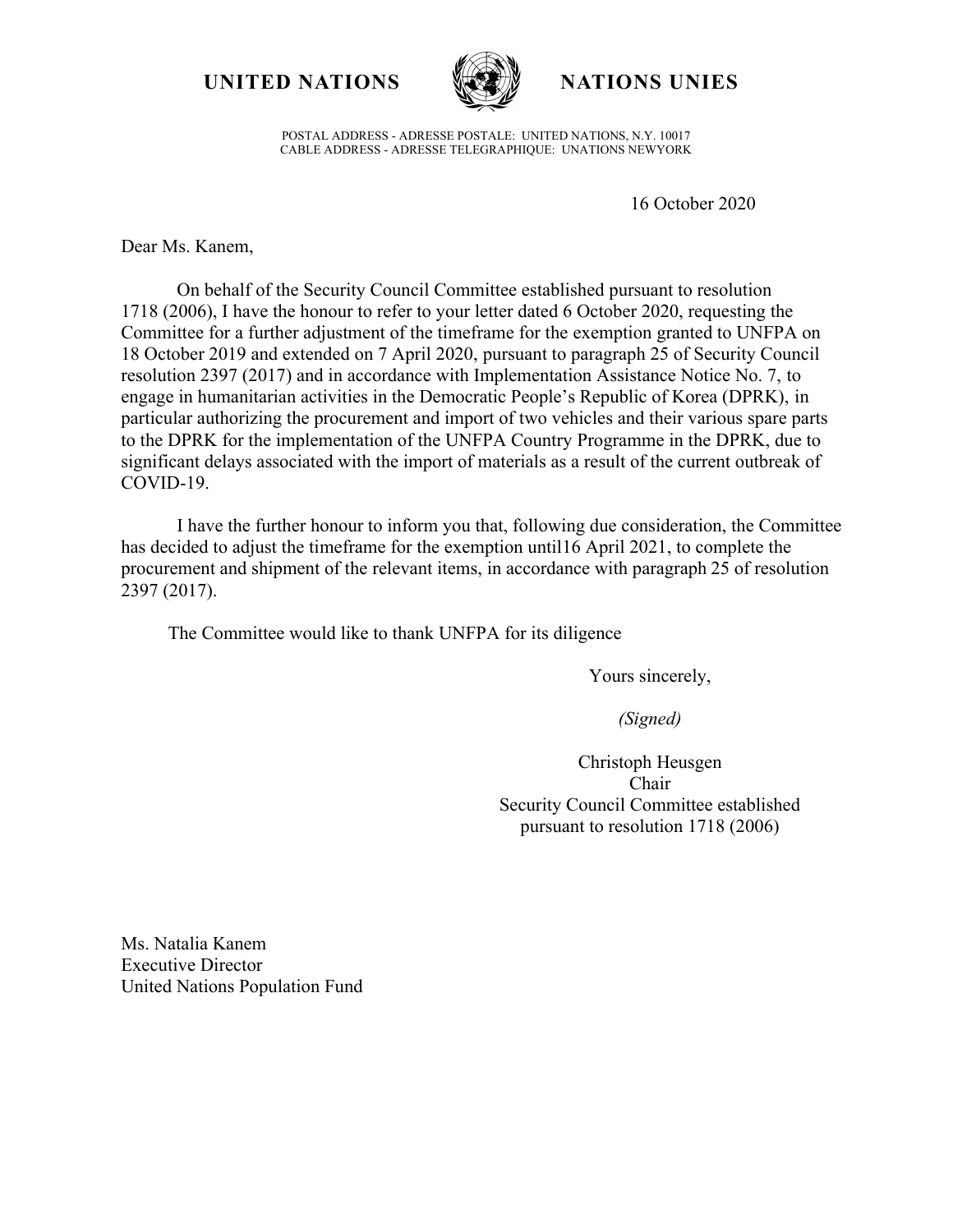### **UNITED NATIONS NATIONS UNIES**



POSTAL ADDRESS - ADRESSE POSTALE: UNITED NATIONS, N.Y. 10017 CABLE ADDRESS - ADRESSE TELEGRAPHIQUE: UNATIONS NEWYORK

7 April 2020

Dear Ms. Kanem,

On behalf of the Security Council Committee established pursuant to resolution 1718 (2006), I have the honour to refer to your letter dated 26 March 2020, requesting the Committee for an adjustment of the timeframe for the exemption granted to UNFPA on 18 October 2019, pursuant to paragraph 25 of Security Council resolution 2397 (2017) and in accordance with Implementation Assistance Notice No. 7, to engage in humanitarian activities in the Democratic People's Republic of Korea (DPRK), in particular authorizing the procurement and import of two vehicles and their various spare parts to the DPRK for the implementation of the UNFPA Country Programme in the DPRK, due to significant delays associated with the import of materials as a result of the current outbreak of COVID-19.

I have the further honour to inform you that, following due consideration, the Committee has decided to adjust the timeframe for the exemption until 7 October 2020, to complete the procurement and shipment of the relevant items, the details of which are enclosed in this letter as an attachment, in accordance with paragraph 25 of resolution 2397 (2017).

The Committee would like to thank UNFPA for its diligence.

Yours sincerely,

 *(Signed)*

Christoph Heusgen Chair Security Council Committee established pursuant to resolution 1718 (2006)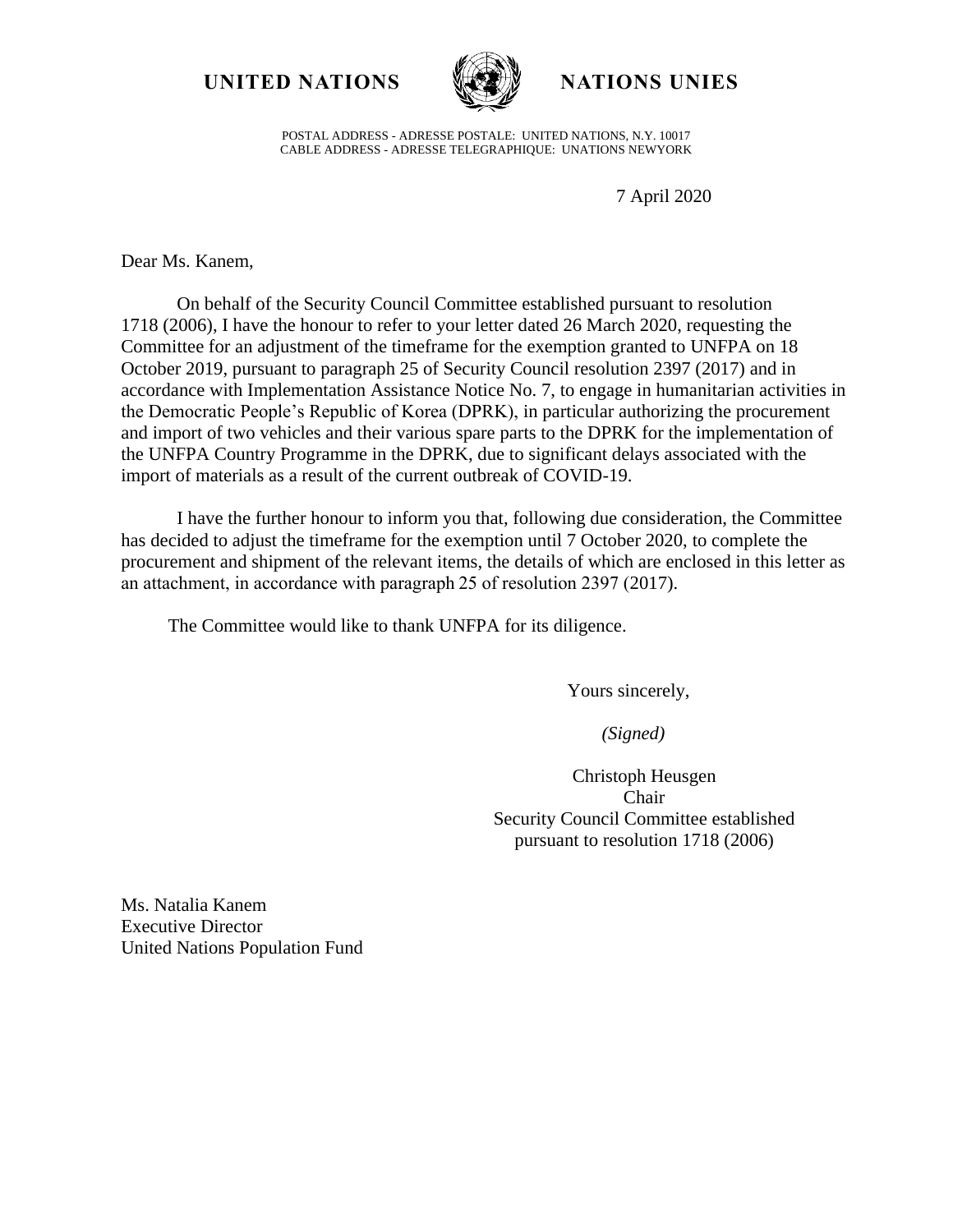

HEADQUARTERS • SIEGE NEW YORK, NY 10017 TEL.: 1 (212) 963.1234 • FAX : 1 (212) 963.4879

18 October 2019

Dear Ms. Kanem,

On behalf of the Security Council Committee established pursuant to resolution 1718 (2006), I have the honour to refer to your letter dated 4 October 2019, requesting the Committee for an exemption in accordance with paragraph 25 of resolution 2397 (2017), to allow the procurement and import of two vehicles and their various spare parts to the Democratic People's Republic of Korea (DPRK), solely for the implementation of the UNFPA Country Programme and to be used by the UNFPA personnel for day-to-day monitoring and carrying out of authorized UNFPA programme activities such as field missions to the areas where UNFPA is providing humanitarian assistance for the civilian population of the DPRK.

I have the further honour to inform you that, following due consideration, the Committee has decided to approve the requested exemption in the abovementioned letter, in accordance with paragraph 25 of Security Council resolution 2397 (2017), to transfer the two vehicles and their various spare parts outlined in your letter within the next six months, which is enclosed in this letter as an attachment. The vehicles and their spare parts are requested to be shipped once together or in a consolidated manner, with a view to increasing efficiency of shipping and custom clearance.

The Committee reiterates that the sanctions measures imposed by the Security Council through its resolutions with respect to the DPRK are not intended to bear a negative impact on the people of the DPRK, and the note verbale it issued to all Member States, as well as its press release SC/13113 of 8 December 2017, offer clarifications as regards humanitarian aid to the DPRK. The note verbale further recalls that each Member State must fully implement relevant Security Council measures, while keeping in mind the need to clarify to public and private sector entities in their jurisdiction that, while properly implementing United Nations sanctions, humanitarian activities should not be unduly restricted.

The Committee further supports and approves UNFPA engaging in necessary business and financial transactions only for the purchase of goods and services exempted by the Committee and found in the attachment without prejudice to the relevant commercial decisions.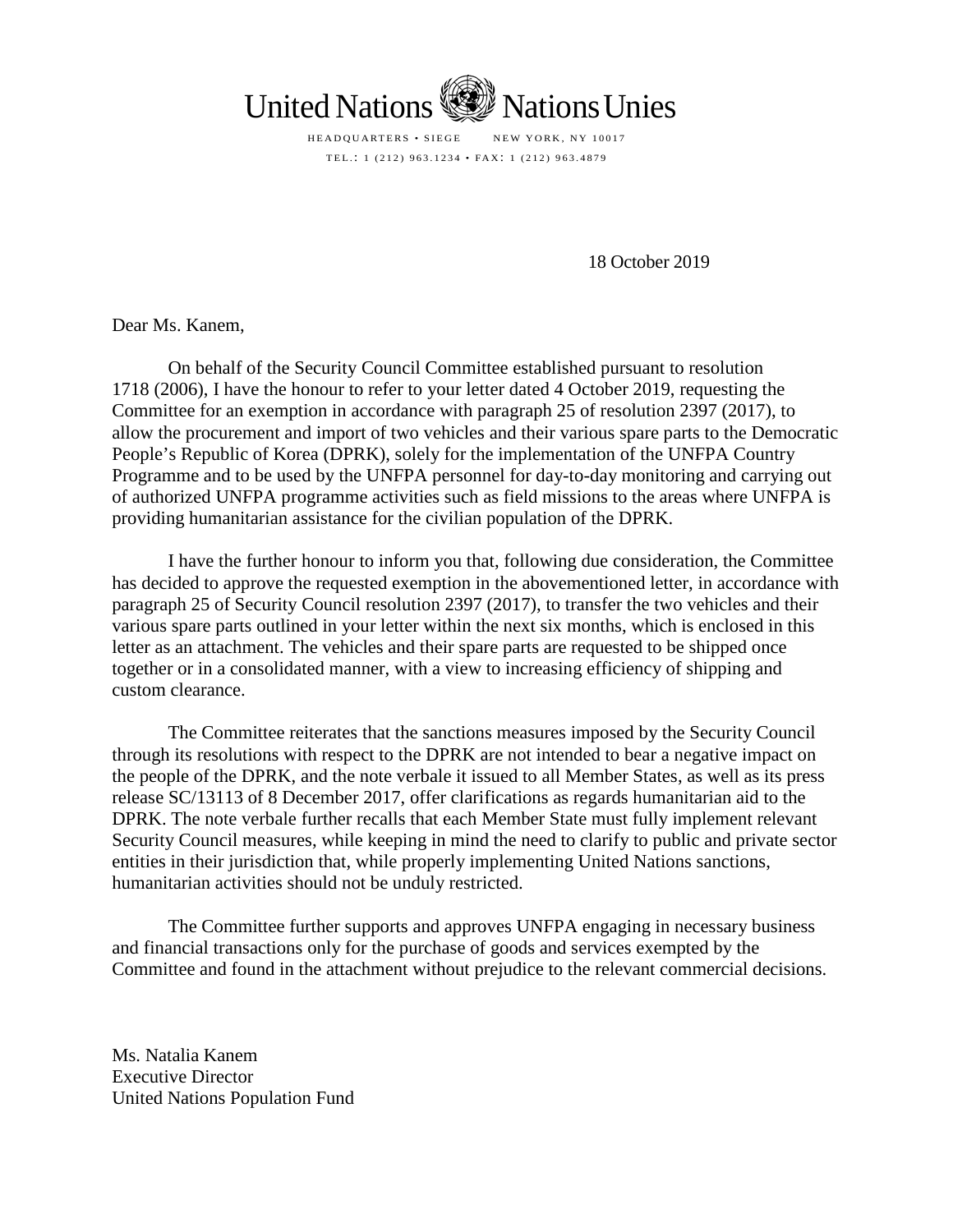At the same time, the Committee requests relevant organizations delivering humanitarian assistance to the DPRK to adhere to the exemption time limit approved by the Committee and fully respect and abide by relevant national laws, regulations, and licensing requirements governing financial and commercial transactions, and shipping and custom clearance conducted in the jurisdictions of affected Member States.

I wish to inform you that this letter and its annex will be published on the 1718 Committee website for the public, including relevant national authorities involved in reviewing the exempted transfers to the DPRK, for a period of six months.

The Committee would like to thank UNFPA for its diligence.

Yours sincerely,

*(Signed)*

Christoph Heusgen Chair Security Council Committee established pursuant to resolution 1718 (2006)

Attachment:

- List of Items and Services for Transfer to the DPRK